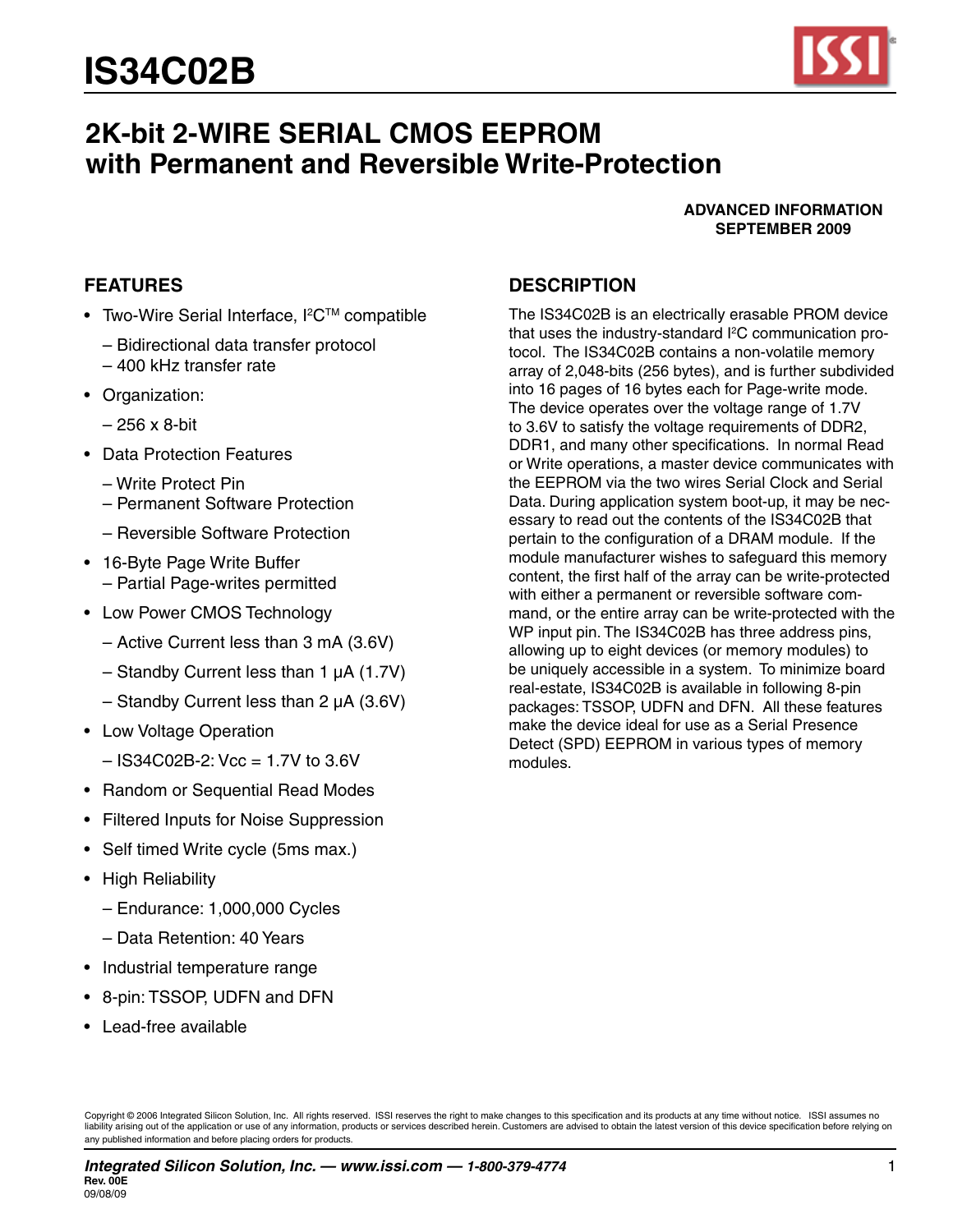

# **FUNCTIONAL BLOCK DIAGRAM**

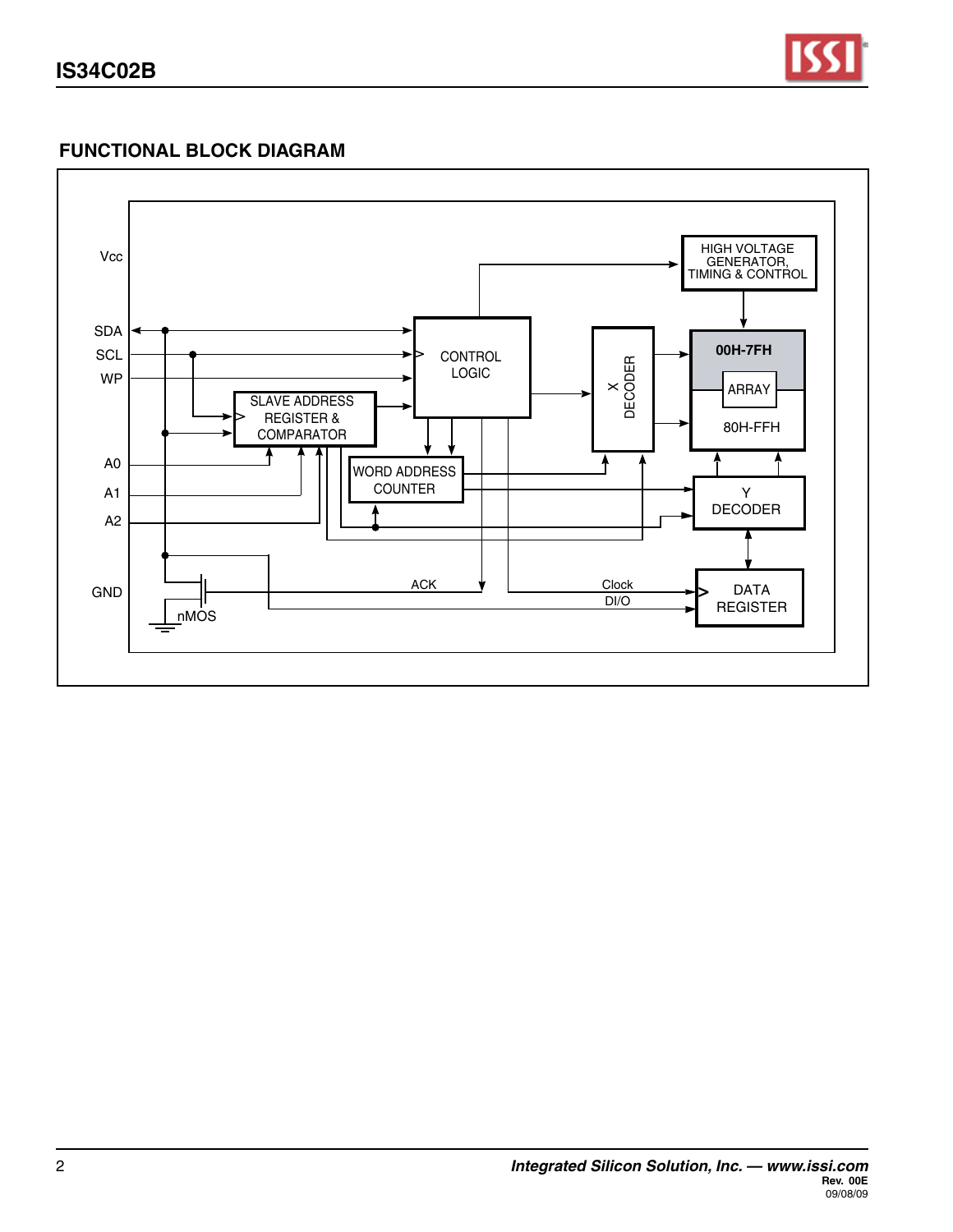

# **PIN CONFIGURATION 8-Pin TSSOP**



# **PIN DESCRIPTIONS**

| A0-A2      | <b>Address Inputs</b>   |
|------------|-------------------------|
| <b>SDA</b> | Serial Address/Data I/O |
| SCL        | Serial Clock Input      |
| WP         | Write Protect Input     |
| Vcc        | Power Supply            |
| GND        | Ground                  |

## **SCL**

This input clock pin is used to synchronize the data transfer to and from the device.

## **SDA**

The SDA is a Bi-directional pin used to transfer addresses and data into and out of the device. The SDA pin is an open drain output and can be wire Or'ed with other open drain or open collector outputs. The SDA bus a pullup resistor to Vcc.

# **A0, A1, A2**

The A0, A1, and A2 are the device address inputs that are hardwired or left unconnected for hardware flexibility. When pins are hardwired, as many as eight devices may be addressed on a single bus system.When the pins are not hardwired, the default values of A0, A1, and A2 are zero.



## **WP**

WP is the Write Protect pin. If the WP pin is tied to Vcc, the entire array becomes Write Protected, and software writeprotection cannot be initiated. When WP is tied to GND or left floating, normal read/write operations are allowed to the device. If the device has already received a write-protection command, the memory in the range of 00h-7Fh is read -only regardless of the setting of the WP pin.

## **DEVICE OPERATION**

The IS34C02B features a serial communication and supports a bi-directional 2-wire bus transmission protocol called  $l^2C^{TM}$ .

## **2-WIRE BUS**

The two-wire bus is defined as a Serial Data line (SDA), and a Serial Clock line (SCL). The protocol defines any device that sends data onto the SDA bus as a transmitter, and the receiving device as a receiver. The bus is controlled by Master device which generates the SCL, controls the bus access and generates the Stop and Start conditions. The IS34C02B is the Slave device on the bus.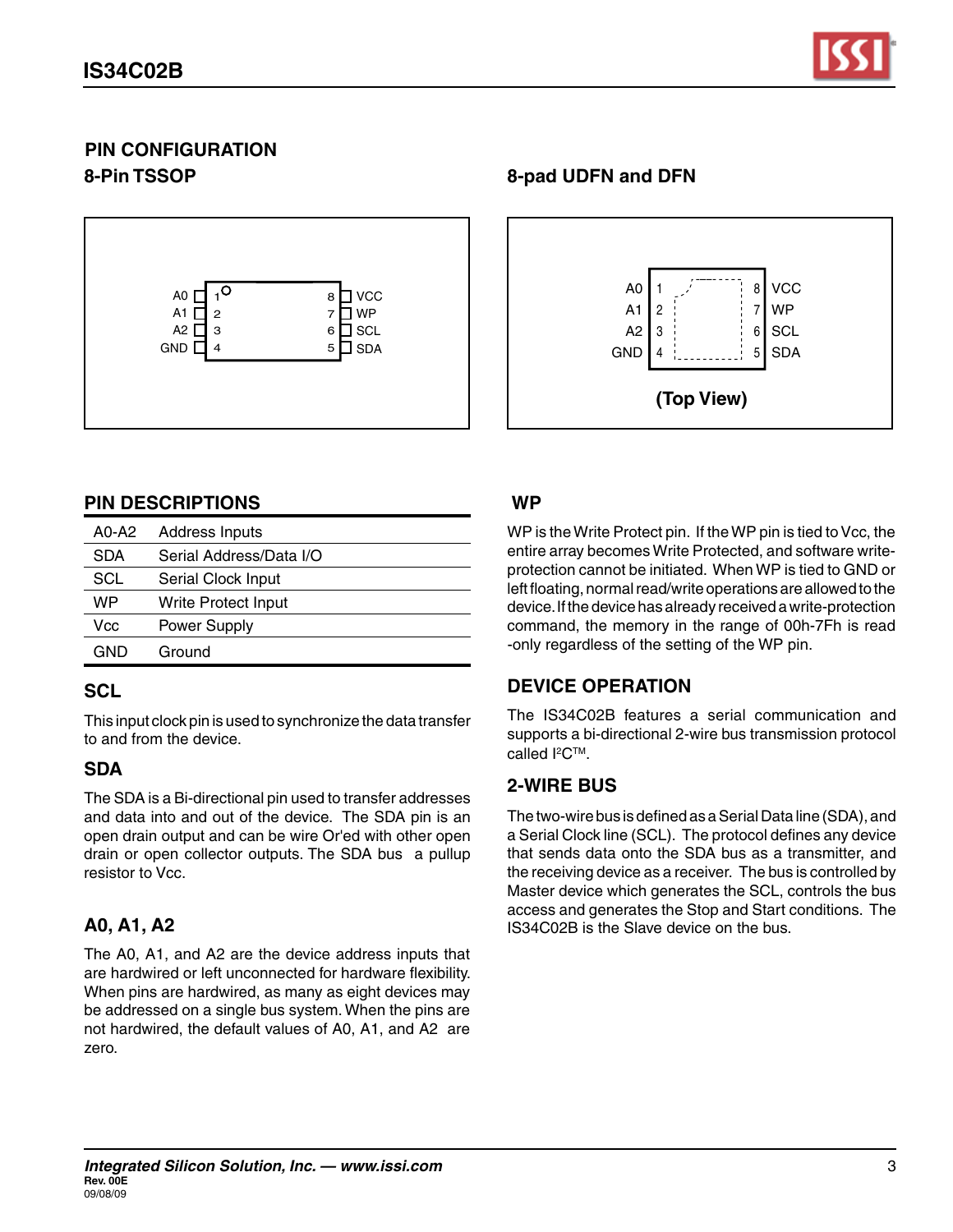

# **The Bus Protocol:**

- Data transfer may be initiated only when the bus is not busy
- During a data transfer, the SDA line must remain stable whenever the SCL line is high. Any changes in the SDA line while the SCL line is high will be interpreted as a Start or Stop condition.

The state of the SDA line represents valid data after a Start condition.The SDA line must be stable for the duration of the High period of the clock signal. The data on the SDA line may be changed during the Low period of the clock signal. There is one clock pulse per bit of data. Each data transfer is initiated with a Start condition and terminated with a Stop condition.

## **Start Condition**

The Start condition precedes all commands to the device and is defined as a High to Low transition of SDA when SCL is High. The IS34C02B monitors the SDA and SCL lines and will not respond until the Start condition is met.

## **Stop Condition**

The Stop condition is defined as a Low to High transition of SDA when SCL is High. All operations must end with a Stop condition.

## **Acknowledge (ACK)**

After a successful data transfer, each receiving device is required to generate an ACK. The Acknowledging device pulls down the SDA line.

## **Reset**

The IS34C02B contains a reset function in case the 2-wire bus transmission is accidentally interrupted (eg. a power loss), or needs to be terminated mid-stream. The reset is caused when the Master device creates a Start condition. To do this, it may be necessary for the Master device to monitor the SDA line while cycling the SCL up to nine times. (For each clock signal transition to High, the Master checks for a High level on SDA.)

## **Standby Mode**

Power consumption is reduced in standby mode. The IS34C02B will enter standby mode: a) At Power-up, and remain in it until SCL or SDA toggles;b) Following the Stop signal if no write operation is initiated; or c) Following any internal write operation

## **DEVICE ADDRESSING**

The Master begins a transmission by sending a Start condition. The Master then sends the address of the particular Slave devices it is requesting.The Slave device (Fig. 5) address is 8 bits.

The four most significant bits of the Slave device address are fixed as 1010 for normal read/write operations, and 0110 for permanent write-protection operations.

This device has three address bits (A1, A2, and A0) that allow up to eight IS34C02B devices to share the 2-wire bus. Upon receiving the Slave address, the device compares the three address bits with the hardwired A2, A1, and A0 input pins to determine if it is the appropriate Slave. If any of the A2 - A0 pins is neither biased to High nor Low, internal circuitry defaults the value to Low.

The last bit of the Slave address specifies whether a Read or Write operation is to be performed. When this bit is set to 1, a Read operation is selected, and when set to 0, a Write operation is selected.

After the Master transmits the Start condition and Slave address byte (Fig. 5), the appropriate 2-wire Slave (eg. IS34C02B) will respond with ACK on the SDA line. The Slave will pull down the SDA on the ninth clock cycle, signaling that it received the eight bits of data. The selected IS34C02B then prepares for a Read or Write operation by monitoring the bus.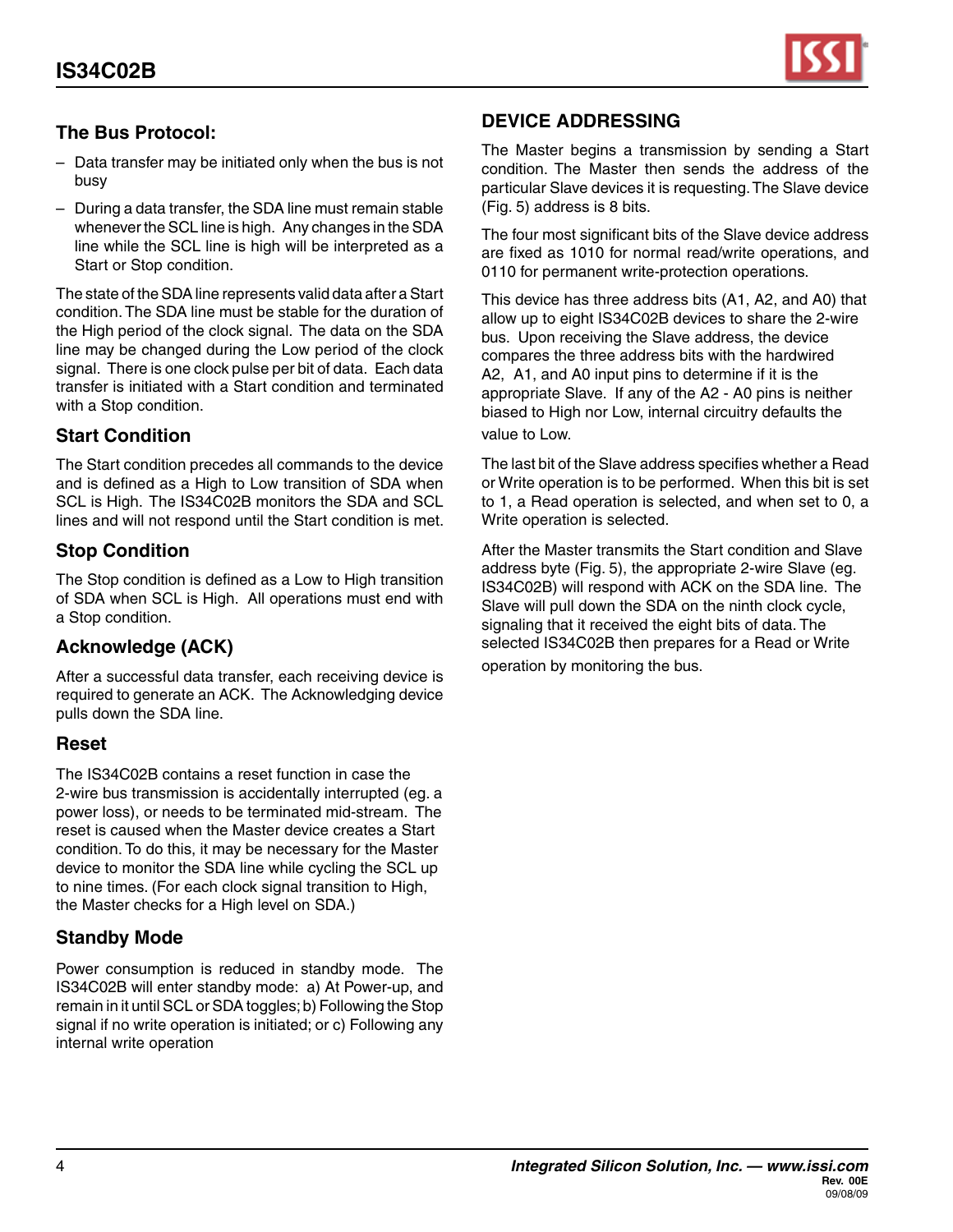## **WRITE OPERATION**

## **Byte Write**

In the Byte Write mode, the Master device sends the Start condition and the Slave address information (with the  $R/\overline{W}$ set to Zero) to the Slave device. After the Slave generates an ACK, the Master sends a byte address that is written into the address pointer of the IS34C02B. After receiving another ACK from the Slave, the Master device transmits the data byte to be written into the address memory location. The IS34C02B acknowledges once more and the Master generates the Stop condition, at which time the device begins its internal programming cycle. While this internal cycle is in progress, the device will not respond to any request from the Master device.

## **Page Write**

The IS34C02B is capable of 16-byte Page-Write operation. A Page-Write is initiated in the same manner as a Byte Write, but instead of terminating the internal Write cycle after the first data byte is transferred, the Master device can transmit up to 15 more bytes. After the receipt of each data byte, the IS34C02B responds immediately with an ACK on SDA line, and the four lower order data byte address bits are internally incremented by one, while the higher order bits of the data byte address remain constant. If a byte address is incremented from the last byte of a page, it returns to the first byte of that page. If the Master device should transmit more than 16 bytes prior to issuing the Stop condition, the address counter will "roll over," and the previously written data will be overwritten. Once all 16 bytes are received and the Stop condition has been sent by the Master, the internal programming cycle begins. At this point, all received data is written to the IS34C02B in a single Write cycle.All inputs are disabled until completion of the internal Write cycle.

# **Acknowledge (ACK) Polling**

The disabling of the inputs can be used to take advantage of the typical Write cycle time. Once the Stop condition is issued to indicate the end of the host'sWrite operation, the IS34C02B initiates the internal Write cycle. ACK polling can be initiated immediately. This involves issuing the Start condition followed by the Slave address for a Write operation. If the IS34C02B is still busy with the Write operation, no No Acknowledge (NoACK) will be returned. If the IS34C02B has completed the Write operation, an ACK will be returned and the host can then proceed with the next Read or Write operation.

# **Write Protection**

## **Hardware Write Protection**

The IS34C02B has two forms of software write protection and one form of hardware write protection. The hardware write protection is enabled when the WP input is held High. In this case, the entire array of the IS34C02B is read-only regardless of the status of the software protection. The hardware protection is disabled when the WP input is held Low or is floating. In this case, the upper half of the array (80h-FFh) can be modified by a valid Write command, and the lower half of the array (00h-7Fh) can be modified only if software write protection has not been enabled.

# **Reversible Software Write Protection**

There is a non-volatile flag for each of the two forms of software write protection. When the bit value for either flag or both flags is 1, it is not possible to modify the contents of the lower 128 bytes of the array (00h-7Fh). If the bit value for both flags is 0, it is possible to modify this half of the array with a valid Write command, assuming WP is held Low or is floating. The device is shipped with both flags cleared. One of those flags is the Reversible Software Write Protection (RSWP) flag, and can be changed with the Set RSWP and Clear RSWP commands. The flag can also be verified without being changed with a Read SWP command. In order to set, clear or read the RSWP, the IS34C02B input pins must be as follows: A0 must be held to an extra high voltage of VHV (see DC Characteristics), while A2 and A1 must be set High, Low, or left floating, depending on the desired command (see Figure 5). Once these input conditions are met, a command can be issued to the device.

The reversible software commands are initiated similarly to a normal byte write operation; however, the slave device address begins with the bit values 0110. The next three bits are  $A2 = 0$ ,  $A1 = 0$  or 1, and  $A0 = 1$ , so that they logically match the values on the input pins. If the last bit of the slave device address  $(R/\overline{W})$  is 0, the RSWP flag can be Cleared or Set. If  $R/\overline{W}$  is 1, the flag can be verified with the Read SWP command. Following this bit, the device responds with either ACK or NoACK, depending on the exact command and the flag status (see Table 1: Reversible Instructions). To complete the Set RSWP or Clear RSWP command, the Master must transmit a dummy address byte, a dummy data byte, and a Stop signal. To actually modify the RSWP flag,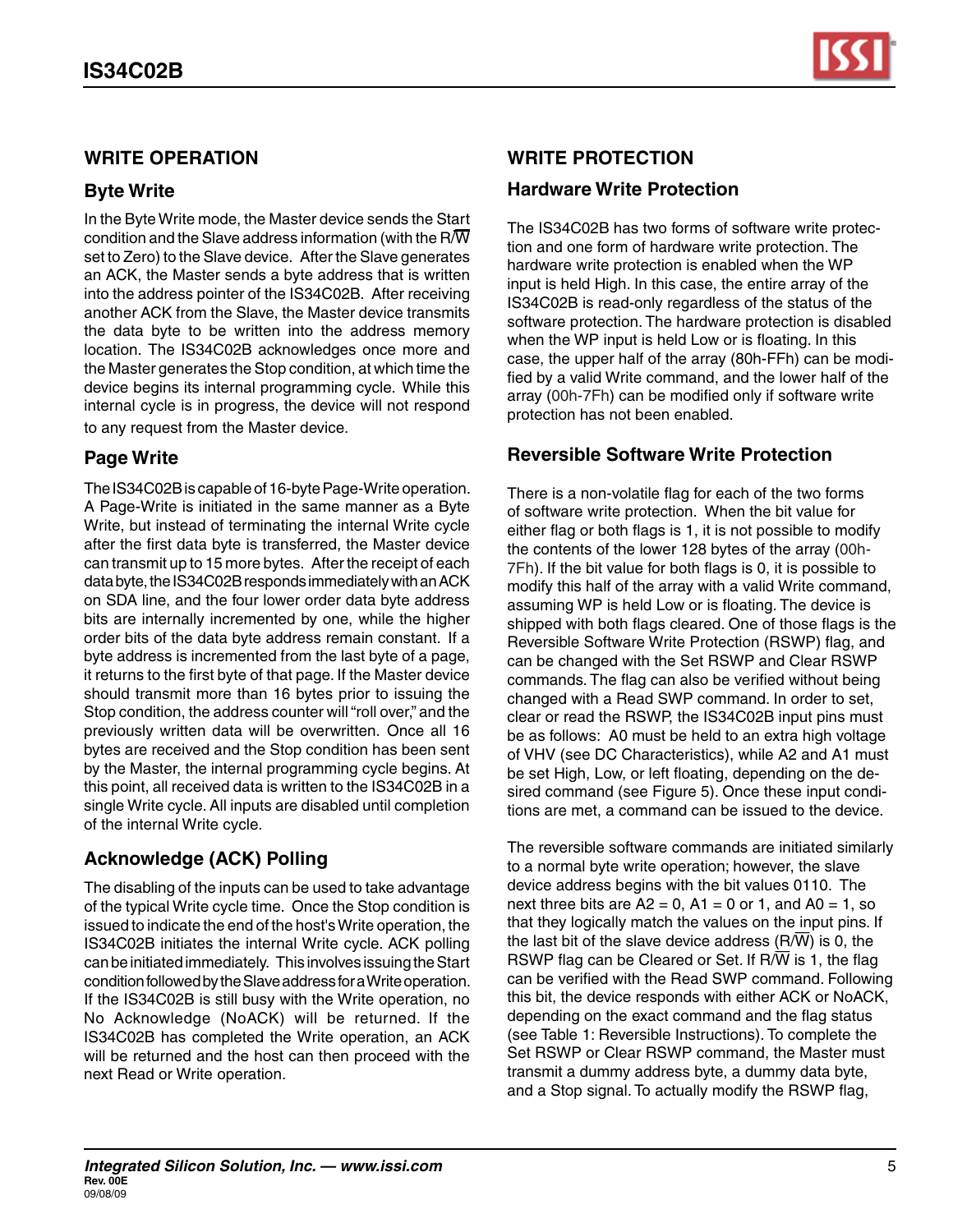WP should be held Low or be floating during entire command sequence. Before resuming any other command, the internal write cycle time should be observed. To complete the Read SWP Status or Read CWP Status command, the Master can transmit a Stop signal after the ACK/NoACK. The WP input is not evaluated for the Read SWP Status or Read CSP Status commands.

## **Permanent Software Write Protection**

The IS34C02B contains a permanent software write protection (PSWP) feature. If the non-volatile PSWP flag has a bit value of 1, the array region of 00h-7Fh is protected from modification. If the PSWP flag has a bit value of 0, the write protection for the lower half of the array is determined solely by the statuses of RSWP and the WP input. After the PSWP flag is set to 1 via the Permanent Write Protect command, the protected area becomes irreversibly read-only despite power removal and re-application on the device. Once enabled, the permanent protection is independent of the status of the WP pin.

The Permanent Software Write Protect command is initiated similarly to a normal byte write operation; however, the slave device address begins with the bit values of 0110 (see Figure 5). The following three bits are A2-A0, so that they logically match the values on the input pins. The last bit of the slave address  $(R/\overline{W})$  is 0. The IS34C02B responds with either ACK or NoACK, depending on the flag status (see Table 1: Permanent Instructions). Assuming an ACK is received, Master then must complete the sequence by transmitting a dummy address byte, dummy data byte, and a Stop signal (see Figure 11). The WP pin should be held Low or left floating during the entire command. Before resuming any other command, the internal write cycle should be observed.

The status of the PSWP can be safely determined without any changes by transmitting the same slave address as above, but with the last bit  $(R/\overline{W})$  set to 1 (see Figure 12). If the PSWP has been set, the IS34C02B will not acknowledge any slave address starting with bits 0110 (see Figure 5). To complete the command, the Master can transmit a Stop signal after the ACK/NoACK.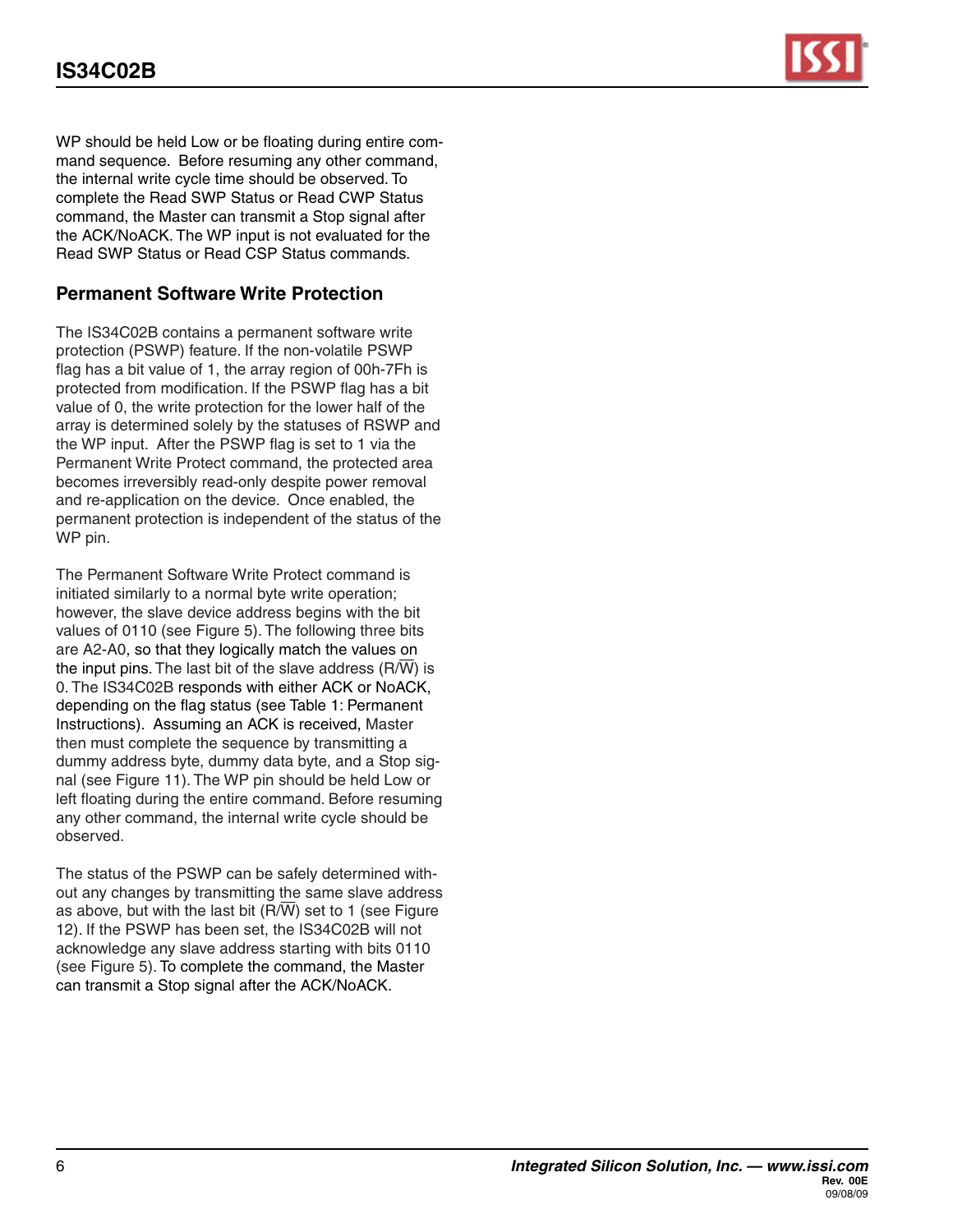# **IS34C02B**

#### **Table 1**

#### **Normal Instructions**

| Command | <b>PSWP</b><br>(Permanent) | <b>RSWP</b><br>(Reversible) | WP <sup>1</sup> | <b>ACK</b><br><b>Command</b> | <b>Address</b> | <b>ACK</b><br><b>Address</b> | Data Byte | Data Byte<br><b>ACK</b> | Write<br>Cycle |
|---------|----------------------------|-----------------------------|-----------------|------------------------------|----------------|------------------------------|-----------|-------------------------|----------------|
| Read    |                            |                             |                 | <b>ACK</b>                   | 00h-FFh        | <b>ACK</b>                   | Data Byte | <b>ACK</b>              | No             |
| Write   |                            |                             |                 | <b>ACK</b>                   | 00h-FFh        | <b>ACK</b>                   | Data Byte | <b>ACK</b>              | Yes            |
| Write   |                            |                             |                 | <b>ACK</b>                   | 00h-FFh        | <b>ACK</b>                   | Data Byte | <b>ACK</b>              | No             |
| Write   |                            | x                           | v               | <b>ACK</b>                   | 00h-7Fh        | <b>ACK</b>                   | Data Byte | <b>ACK</b>              | No             |
| Write   |                            |                             | ∧               | <b>ACK</b>                   | 00h-7Fh        | <b>ACK</b>                   | Data Byte | <b>ACK</b>              | No             |
| Write   |                            |                             |                 | <b>ACK</b>                   | 80h-FFh        | <b>ACK</b>                   | Data Byte | <b>ACK</b>              | Yes            |

#### **Permanent Instructions**

| Command                       | <b>PSWP</b><br>(Permanent) | <b>RSWP</b><br>(Reversible) | WP <sup>1</sup> | <b>ACK</b><br>Command | <b>Address</b> | <b>ACK</b><br><b>Address</b> | Data Byte | Data Byte<br><b>ACK</b> | Write<br>Cycle |
|-------------------------------|----------------------------|-----------------------------|-----------------|-----------------------|----------------|------------------------------|-----------|-------------------------|----------------|
| Read PSWP Status <sup>4</sup> | 0                          | х                           | х               | <b>ACK</b>            | Dummy          | <b>ACK</b>                   | Dummy     | <b>ACK</b>              | No             |
|                               |                            |                             |                 |                       | <b>Address</b> |                              | Byte      |                         |                |
| <b>Read PSWP Status</b>       |                            | x                           | x               | <b>NoACK</b>          |                |                              |           |                         | No             |
| <b>Set PSWP</b>               | 0                          | Χ                           | 0               | <b>ACK</b>            | Dummy          | <b>ACK</b>                   | Dummy     | <b>ACK</b>              | Yes            |
|                               |                            |                             |                 |                       | Address        |                              | Byte      |                         |                |
| <b>Set PSWP</b>               |                            | x                           | $\Omega$        | <b>NoACK</b>          |                |                              |           |                         | No             |
| Set PSWP                      | 0                          | x                           |                 | <b>ACK</b>            | Dummy          | <b>ACK</b>                   | Dummy     | <b>ACK</b>              | No             |
|                               |                            |                             |                 |                       | Address        |                              | Byte      |                         |                |
| <b>Set PSWP</b>               |                            | x                           |                 | <b>NoACK</b>          |                |                              |           |                         | No.            |

#### **Reversible Instructions**

| <b>Command</b>                 | <b>PSWP</b> | <b>RSWP</b>  | WP <sup>1</sup> | <b>ACK</b>   | <b>Address</b> | <b>ACK</b><br><b>Address</b> | Data Byte   | Data Byte<br><b>ACK</b> | Write |
|--------------------------------|-------------|--------------|-----------------|--------------|----------------|------------------------------|-------------|-------------------------|-------|
|                                | (Permanent) | (Reversible) |                 | Command      |                |                              |             |                         | Cycle |
| Read SWP Status <sup>4</sup>   | X           | 0            | X               | <b>ACK</b>   | Dummy          | <b>ACK</b>                   | Dummy       | <b>ACK</b>              | No    |
|                                |             |              |                 |              | Address        |                              | <b>Byte</b> |                         |       |
| <b>Read SWP Status</b>         | X           | 1            | X.              | <b>NoACK</b> |                |                              |             |                         | No    |
| Read CWP Status <sup>3,4</sup> | $\Omega$    | X            | X               | <b>ACK</b>   | Dummy          | <b>ACK</b>                   | Dummy       | <b>ACK</b>              | No    |
|                                |             |              |                 |              | Address        |                              | <b>Byte</b> |                         |       |
| Read CWP Status <sup>3</sup>   |             | X            | X               | <b>NoACK</b> |                |                              |             |                         | No    |
| <b>Set RSWP</b>                | X           | 0            | 0               | <b>ACK</b>   | Dummy          | <b>ACK</b>                   | Dummy       | <b>ACK</b>              | Yes   |
|                                |             |              |                 |              | Address        |                              | <b>Byte</b> |                         |       |
| <b>Set RSWP</b>                | X           | 1            | $\Omega$        | <b>NoACK</b> |                |                              |             |                         | No    |
| <b>Set RSWP</b>                | X           | $\Omega$     |                 | <b>ACK</b>   | Dummy          | <b>ACK</b>                   | Dummy       | <b>ACK</b>              | No    |
|                                |             |              |                 |              | Address        |                              | <b>Byte</b> |                         |       |
| <b>Set RSWP</b>                | X           |              |                 | <b>NoACK</b> |                |                              |             |                         | No    |
| <b>Clear RSWP</b>              | 0           | X            | 0               | <b>ACK</b>   | Dummy          | <b>ACK</b>                   | Dummy       | <b>ACK</b>              | Yes   |
|                                |             |              |                 |              | Address        |                              | <b>Byte</b> |                         |       |
| <b>Clear RSWP</b>              |             | X            | $\Omega$        | <b>NoACK</b> |                |                              |             |                         | No    |
| Clear RSWP                     | $\Omega$    | X            |                 | <b>ACK</b>   | Dummy          | <b>ACK</b>                   | Dummy       | <b>ACK</b>              | No    |
|                                |             |              |                 |              | Address        |                              | Byte        |                         |       |
| <b>Clear RSWP</b>              |             | X            |                 | <b>NoACK</b> |                |                              |             |                         | No    |

#### **Notes:**

1.  $WP = 1$  if input level is High.  $WP = 0$  if input level is GND or floating.

2.  $X = Don't Care$ .

3. Read CWP Status yields the same result as Read PSWP Status.

4. Read out Don't Care Dummy Address and Dummy Data is optional.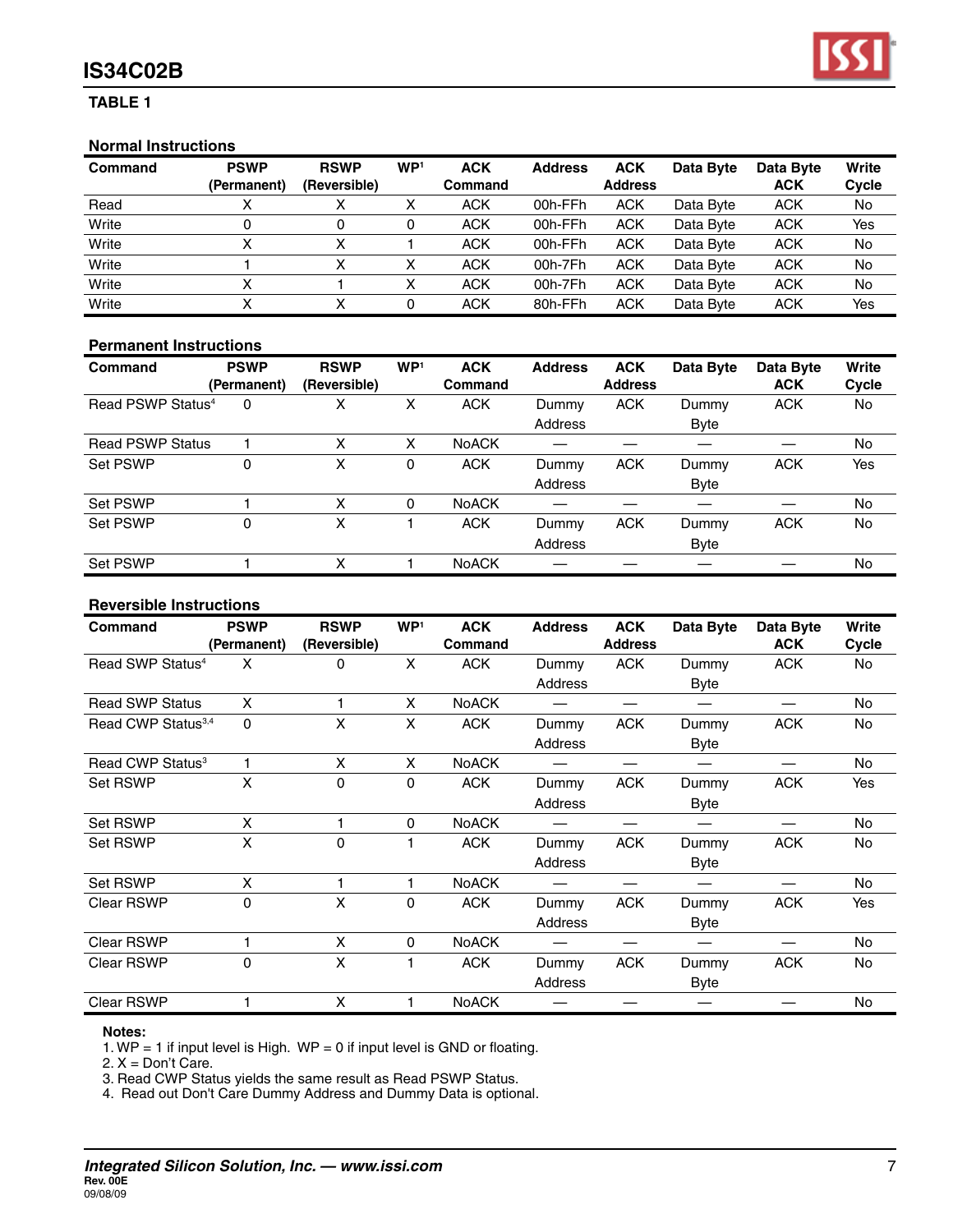

## **Read OPERATION**

Read operations are initiated in the same manner as Write operations, except that the  $(R/\overline{W})$  bit of the Slave address is set to "1". There are three Read operation options: current address read, random address read and sequential read.

## **Current Address Read**

The IS34C02B contains an internal address counter which maintains the address of the last byte accessed, incremented by one. For example, if the previous operation is either a Read or Write operation addressed to the address location n, the internal address counter would increment to address location n+1. When the IS34C02B receives the Device Addressing Byte with a Read operation (R/ $\overline{W}$  bit set to "1"), it will respond an ACK and transmit the 8-bit data byte stored at address location n+1. The Master should not acknowledge the transfer but should generate a Stop condition so the IS34C02B discontinues transmission. If the last byte of the memory was the previous access, the data from location '0' will be transmitted. (Refer to Figure 8. Current Address Read Diagram.)

## **Random Address Read**

Selective Read operations allow the Master device to select at random any memory location for a Read operation. The Master device first performs a 'dummy' Write operation by sending the Start condition, Slave address and word address of the location it wishes to read. After the IS34C02B acknowledges the word address, the Master device resends the Start condition and the Slave address, this time with the R/ $\overline{W}$  bit set to one. The IS34C02B then responds with its ACK and sends the data requested. The Master device does not send an ACK but will generate a Stop condition. (Refer to Figure 9. Random Address Read Diagram.)

## **Sequential Read**

Sequential Reads can be initiated as either a Current Address Read or Random Address Read. After the IS34C02B sends the initial byte sequence, the Master device responds with an ACK indicating it requires additional data from the IS34C02B. The IS34C02B continues to output data for each ACK received. The Master device terminates the sequential Read operation by pulling SDA High (no ACK) indicating the last data byte to be read, followed by a Stop condition.

The data output is sequential, with the data from address n followed by the data from address n+1, ...etc. The address counter increments by one automatically, allowing the entire memory contents to be serially read during sequential Read operations. When the memory address boundary 255 is reached, the address counter "rolls over" to address 0, and the IS34C02B continues to output data for each ACK received. (Refer to Figure 10. Sequential Read Operation Starting with a Random Address Read Diagram.)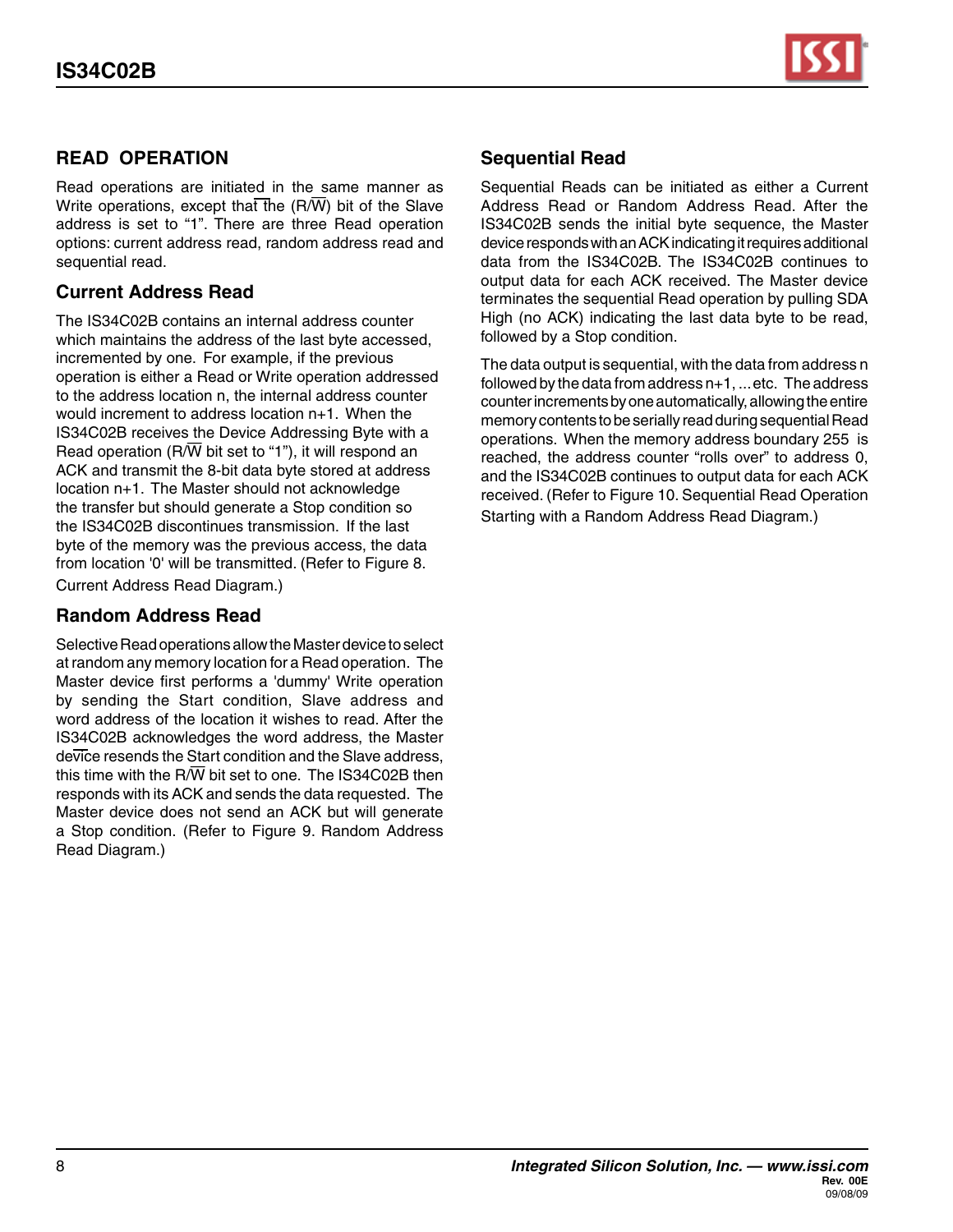

# **Figure 1. Typical System Bus Configuration**



# **Figure 2. Output Acknowledge**



**Figure 3. Start and Stop Conditions**

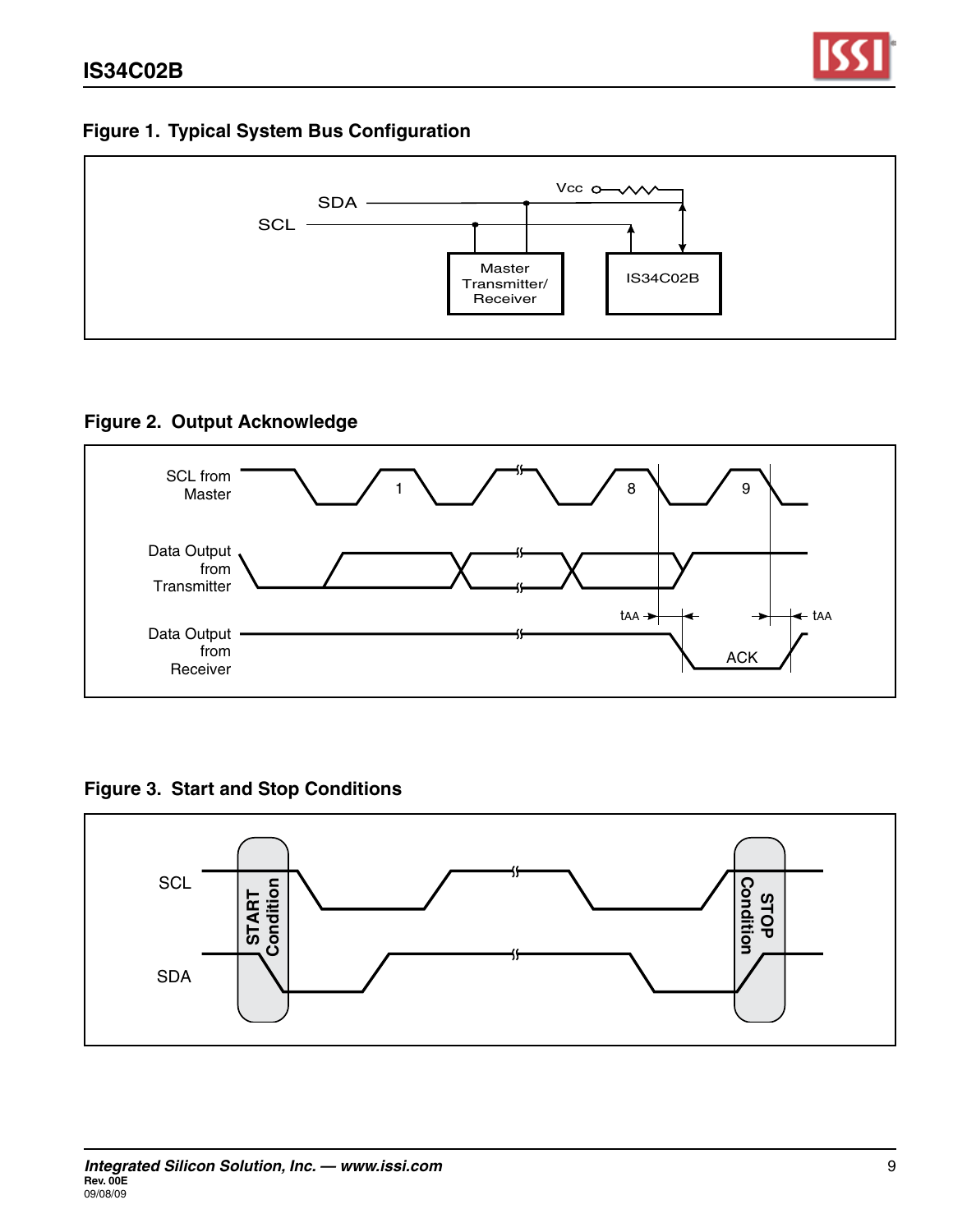

# **Figure 4. Data Validity Protocol**



# **Figure 5. Command Configuration**

| A2         | A1             | A0             | <b>BIT</b> | $\overline{7}$ | 6           | 5 | 4           | 3           | $\overline{2}$ | $\mathbf{1}$   | 0            |                                                               |
|------------|----------------|----------------|------------|----------------|-------------|---|-------------|-------------|----------------|----------------|--------------|---------------------------------------------------------------|
| A2         | A <sub>1</sub> | A <sub>0</sub> |            | 1              | $\mathbf 0$ | 1 | 0           | A2          | A1             | A <sub>0</sub> | $R/\sqrt{W}$ | <b>Normal</b><br>Instruction <sup>2</sup>                     |
|            |                |                |            |                |             |   |             |             |                |                |              |                                                               |
| A2         | A <sub>1</sub> | A <sub>0</sub> |            | $\mathbf 0$    | 1           | 1 | $\mathbf 0$ | A2          | <b>A1</b>      | A <sub>0</sub> | $R/\sqrt{W}$ | <b>Permanent Write</b><br>Protection Instruction <sup>2</sup> |
|            |                |                |            |                |             |   |             |             |                |                |              |                                                               |
|            | GND GND        | <b>VHV</b>     |            | $\mathbf 0$    | 1           | 1 | $\mathbf 0$ | 0           | 0              | 1              | 0            | <b>Set Write Protection</b><br>(SWP)                          |
|            |                |                |            |                |             |   |             |             |                |                |              |                                                               |
| <b>GND</b> | Vcc            | <b>VHV</b>     |            | $\mathbf 0$    | 1           | 1 | 0           | 0           | 1              | 1              | 0            | <b>Clear Write Protection</b><br>(CWP)                        |
|            |                |                |            |                |             |   |             |             |                |                |              |                                                               |
|            | GND GND        | <b>VHV</b>     |            | 0              | 1           | 1 | 0           | 0           | 0              | 1              | 1            | <b>Read SWP</b>                                               |
|            |                |                |            |                |             |   |             |             |                |                |              |                                                               |
| <b>GND</b> | Vcc            | <b>VHV</b>     |            | 0              | 1           | 1 | 0           | $\mathbf 0$ | 1              | 1              | 1            | <b>Read CWP</b>                                               |
|            |                |                |            |                |             |   |             |             |                |                |              |                                                               |

2. Bits 1, 2, and 3 of the device address will be compared with the values on the external pins.

# **Figure 6. Byte Write**

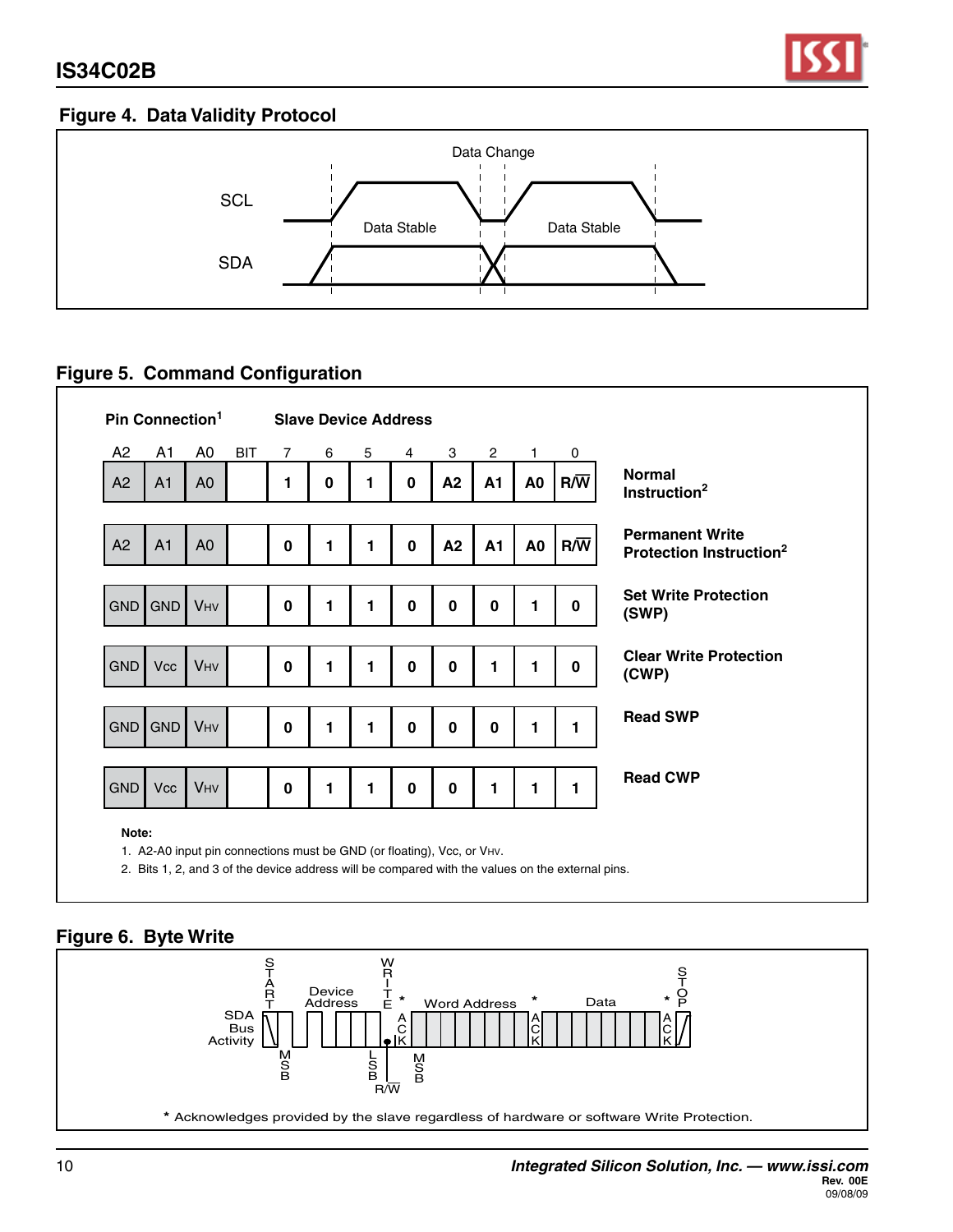

# **Figure 7. Page Write**



**Figure 8. Current Address Read**



# **Figure 9. Random Address Read**

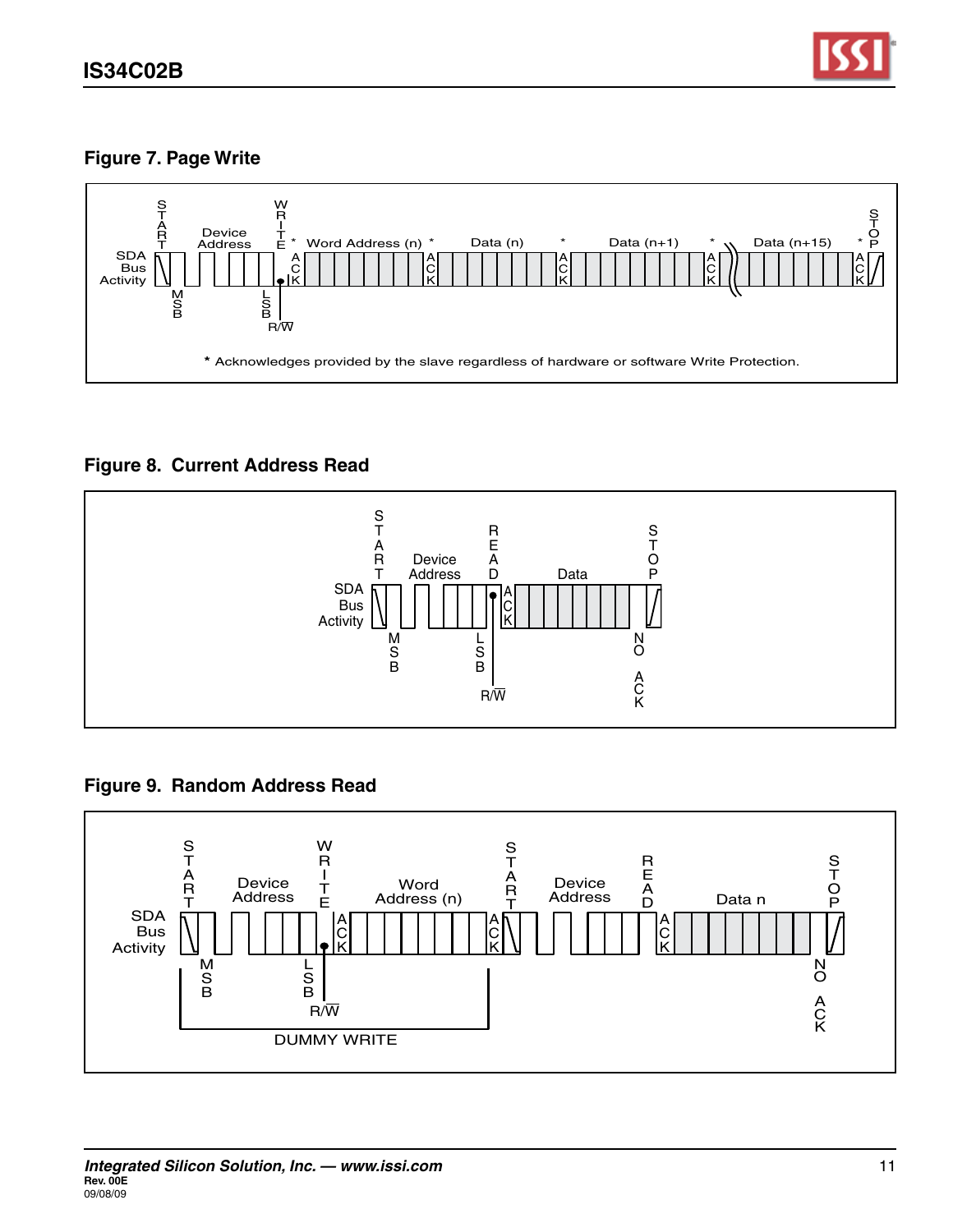

## **Figure 10. Sequential Read**



## **Figure 11. SET PERMANENT WRITE PROTECTION**



# **Figure 12. READ PERMANENT WRITE PROTECTION**

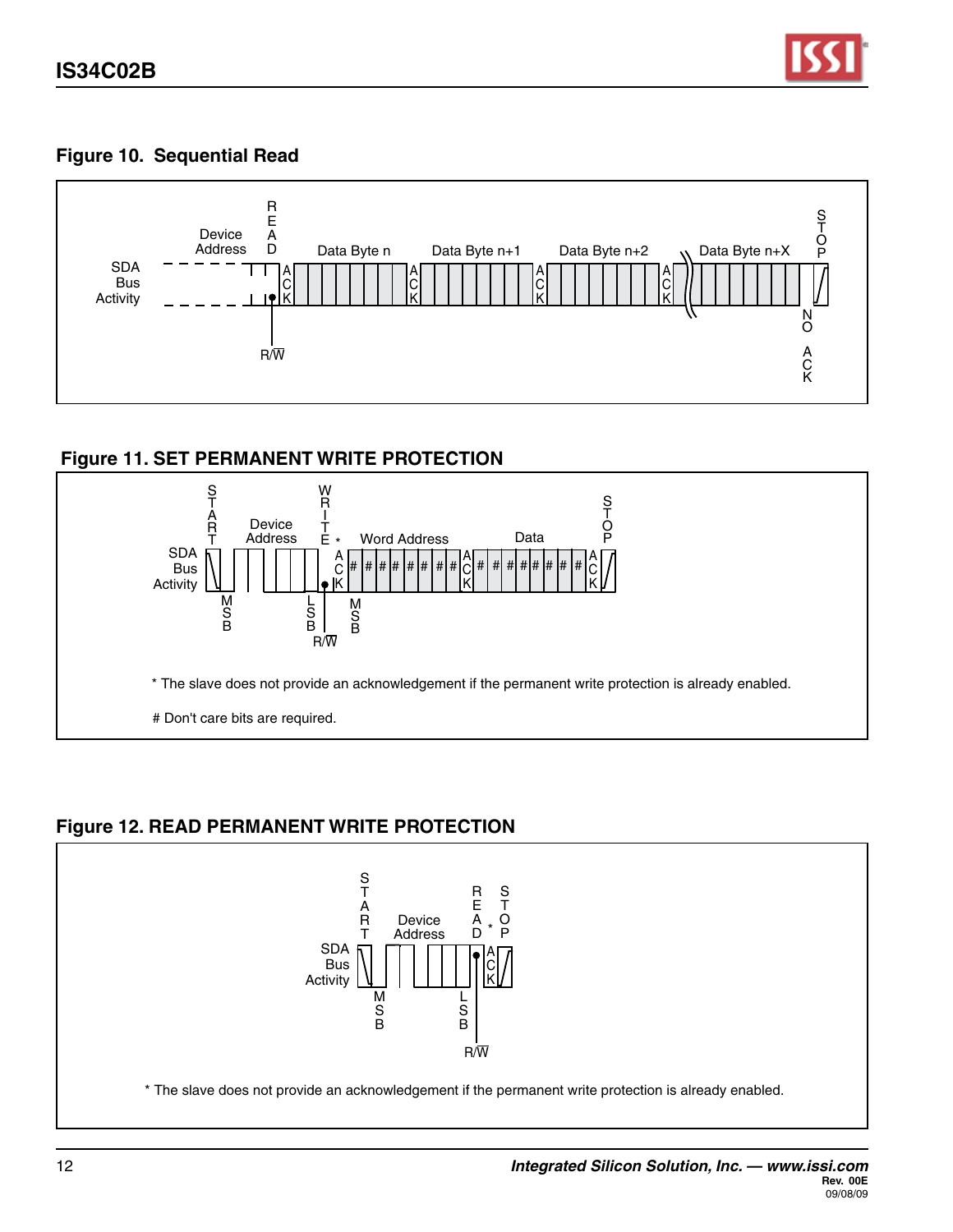## **ABSOLUTE MAXIMUM RATINGS(1)**

| Symbol               | <b>Parameter</b>       | Value               | Unit |
|----------------------|------------------------|---------------------|------|
| Vs                   | Supply Voltage         | $-0.5$ to $+6.5$    |      |
| <b>V<sub>P</sub></b> | Voltage on Any Pin     | $-0.5$ to Vcc + 0.5 |      |
| TBIAS                | Temperature Under Bias | $-55$ to $+125$     | ்ட   |
| <b>T</b> stg         | Storage Temperature    | $-65$ to $+150$     | °C   |
| Ιουτ                 | <b>Output Current</b>  | 5                   | mA   |

**Notes:**

1. Stress greater than those listed under ABSOLUTE MAXIMUM RATINGS may cause permanent damage to the device. This is a stress rating only and functional operation of the device at these or any other conditions above those indicated in the operational sections of this specification is not implied. Exposure to absolute maximum rating conditions for extended periods may affect reliability.

### **OPERATING RANGE**

**(IS34C02B-2)**

| Range      | <b>Ambient Temperature</b>         | Vcc          |
|------------|------------------------------------|--------------|
| Industrial | $-40^{\circ}$ C to $+85^{\circ}$ C | 1.7V to 3.6V |

#### **CAPACITANCE(1,2)**

| Symbol | <b>Parameter</b>          | <b>Conditions</b>     | Max. | Unit |
|--------|---------------------------|-----------------------|------|------|
| Cіn    | Input Capacitance         | $V_{IN} = 0V$         |      | рF   |
| COUT   | <b>Output Capacitance</b> | $V_{\text{OUT}} = 0V$ |      | рF   |

**Notes:**

1. Tested initially and after any design or process changes that may affect these parameters.

2. Test conditions:  $Ta = 25^{\circ}C$ ,  $f = 400$  KHz,  $Vcc = 3.0V$ .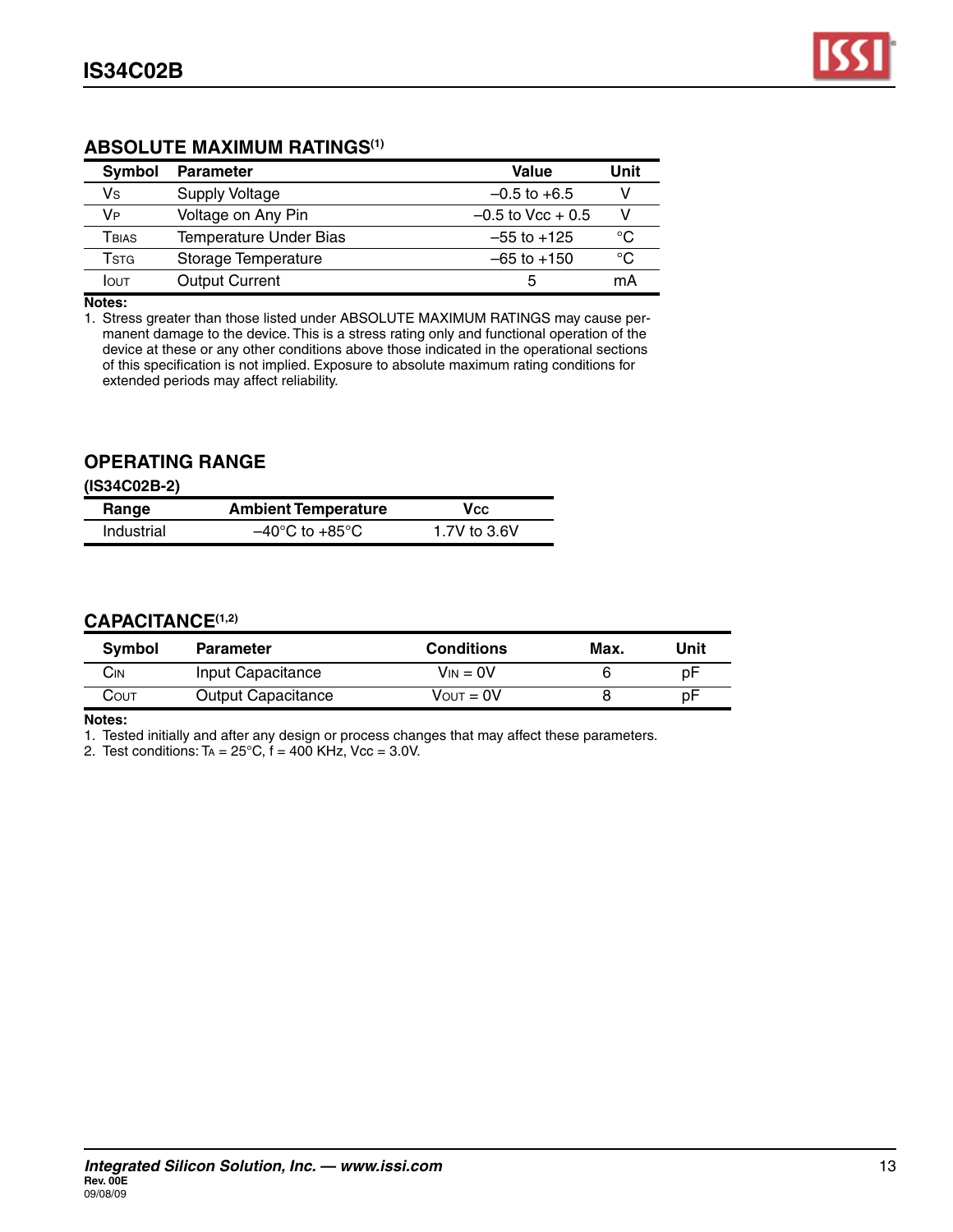

## **DC ELECTRICAL CHARACTERISTICS**

Industrial (T<sub>A</sub> = -40 $\degree$ C to +85 $\degree$ C)

| <b>Symbol</b>         | <b>Parameter</b>          | <b>Test Conditions</b>         | Min.                    | Max.                | Unit |
|-----------------------|---------------------------|--------------------------------|-------------------------|---------------------|------|
| Vo <sub>L</sub> 1     | <b>Output Low Voltage</b> | $Vcc = 1.7V$ , $IOL = 0.15$ mA |                         | 0.2                 | v    |
| VOL2                  | <b>Output Low Voltage</b> | $Vcc = 3.6V$ , $IOL = 2.1 mA$  |                         | 0.4                 |      |
| <b>V<sub>IH</sub></b> | Input High Voltage        |                                | $V_{\rm CC} \times 0.7$ | $Vcc + 0.5$         |      |
| VIL                   | Input Low Voltage         |                                | $-1.0$                  | $V_{CC} \times 0.3$ |      |
| <b>VHV</b>            | A0 High Voltage           | $V_{HV}$ - $V_{CC}$ > 4.8V     |                         | 10                  |      |
| Īц                    | Input Leakage Current     | $V_{IN}$ = $V_{CC}$ max.       |                         | З                   | μA   |
| <b>ILO</b>            | Output Leakage Current    |                                |                         | З                   | μA   |

**Notes:** Vil min and Vih max are reference only and are not tested.

## **POWER SUPPLY CHARACTERISTICS**

Industrial (T<sub>A</sub> = -40 $\degree$ C to +85 $\degree$ C)

| Symbol            | <b>Parameter</b>             | <b>Test Conditions</b>            | Min. | Max. | Unit |
|-------------------|------------------------------|-----------------------------------|------|------|------|
| $_{\text{lcc1}}$  | <b>Vcc Operating Current</b> | Read at 100 KHz ( $Vec = 3.6V$ )  |      | 1.0  | mA   |
| $_{\text{Lcc2}}$  | <b>Vcc Operating Current</b> | Write at 100 KHz ( $Vec = 3.6V$ ) |      | 3.0  | mA   |
| Is <sub>B</sub> 1 | <b>Standby Current</b>       | $Vcc = 1.7V$                      |      |      | μA   |
| lsв2              | <b>Standby Current</b>       | $Vec = 3.6V$                      |      |      | μA   |

## **AC ELECTRICAL CHARACTERISTICS**

Industrial (T<sub>A</sub> = -40 $\degree$ C to +85 $\degree$ C)

|                                             |                                                      |             | $1.7V \leq Vcc \leq 3.6V$ |            |
|---------------------------------------------|------------------------------------------------------|-------------|---------------------------|------------|
| Symbol                                      | <b>Parameter</b>                                     | Min.        | Max.                      | Unit       |
| $\boldsymbol{\mathsf{f}}_{_{\mathsf{SCL}}}$ | <b>SCL Clock Frequency</b>                           | 0           | 400                       | <b>KHz</b> |
| т                                           | Noise Suppression Time(1)                            |             | 50                        | ns         |
| $t_{Low}$                                   | <b>Clock Low Period</b>                              | 1.2         | —                         | μs         |
| L <sub>High</sub>                           | Clock High Period                                    | 0.6         | —                         | μs         |
| $L_{\text{BUF}}$                            | Bus Free Time Before New Transmission <sup>(1)</sup> | 1.2         | —                         | μs         |
| $I_{\text{SU:STA}}$                         | <b>Start Condition Setup Time</b>                    | 0.6         | —                         | μs         |
| t <sub>su:sτο</sub>                         | <b>Stop Condition Setup Time</b>                     | 0.6         | —                         | μs         |
| L <sub>HD:STA</sub>                         | <b>Start Condition Hold Time</b>                     | 0.6         |                           | μs         |
| t <sub>hd:Sto</sub>                         | <b>Stop Condition Hold Time</b>                      | 0.6         | —                         | μs         |
| t <sub>su:Dat</sub>                         | Data In Setup Time                                   | 100         |                           | ns         |
| t <sub>hd:DAT</sub>                         | Data In Hold Time                                    | $\mathbf 0$ |                           | ns         |
| tsu:wp                                      | WP pin Setup Time                                    | 0.6         | —                         | μs         |
| t <sub>HD</sub> : <sub>WP</sub>             | WP pin Hold Time                                     | 1.2         | --                        | μs         |
| $\mathrm{t}_{\text{\tiny{DH}}}$             | Data Out Hold Time (SCL Low to SDA Data Out Change)  | 50          |                           | ns         |
| $t_{AA}$                                    | Clock to Output (SCL Low to SDA Data Out Valid)      | 50          | 900                       | ns         |
| $t_{\rm R}$                                 | SCL and SDA Rise Time(1)                             |             | 300                       | ns         |
| $t_{\rm E}$                                 | SCL and SDA Fall Time(1)                             |             | 300                       | ns         |
| $t_{_{\rm WR}}$                             | Write Cycle Time                                     |             | 5                         | ms         |

#### **Note:**

1. These parameters are characterized, but not 100% tested.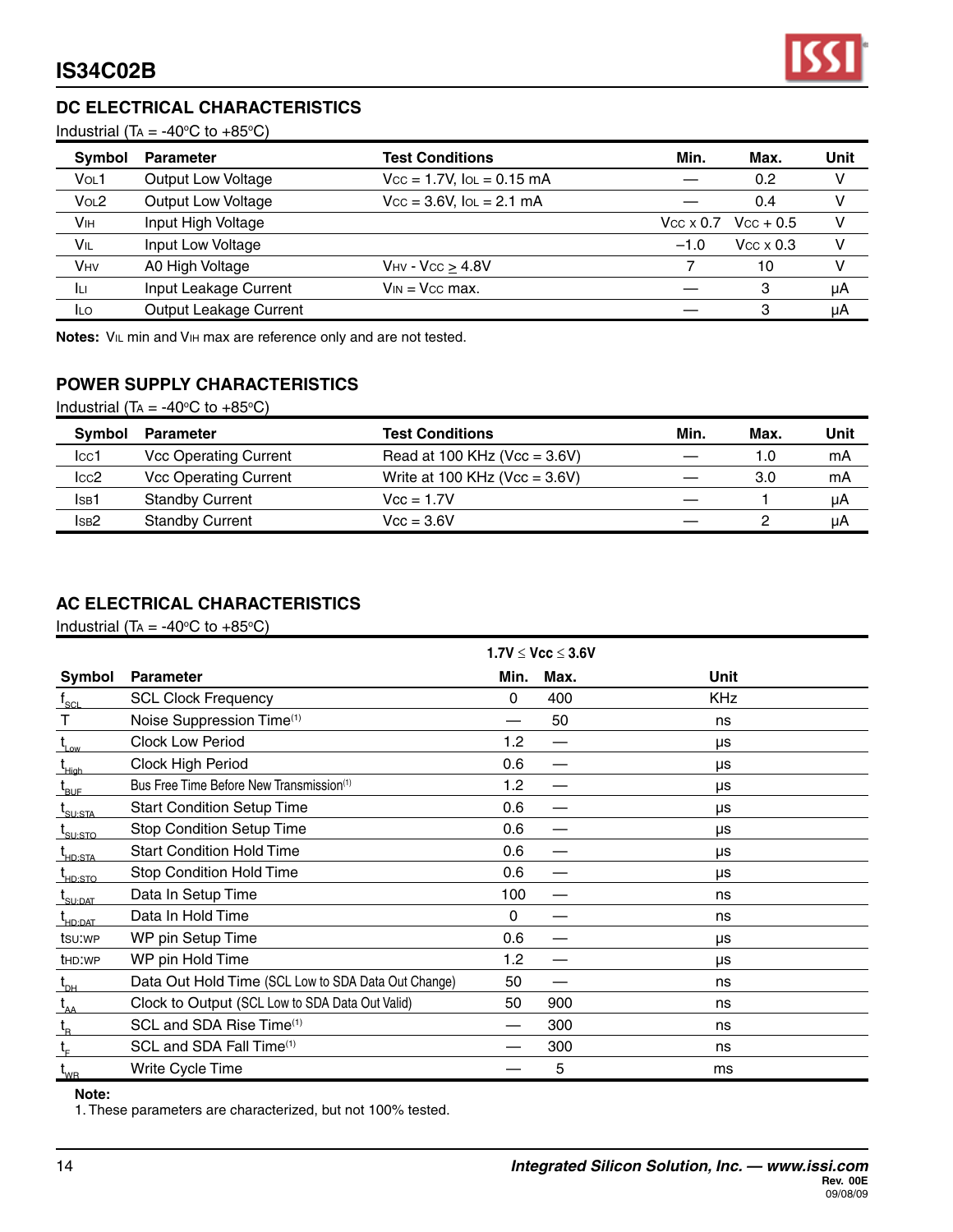

# **figure 13. AC WAVEFORMS**



# **FIGURE 14. WRITE CYCLE TIMING**

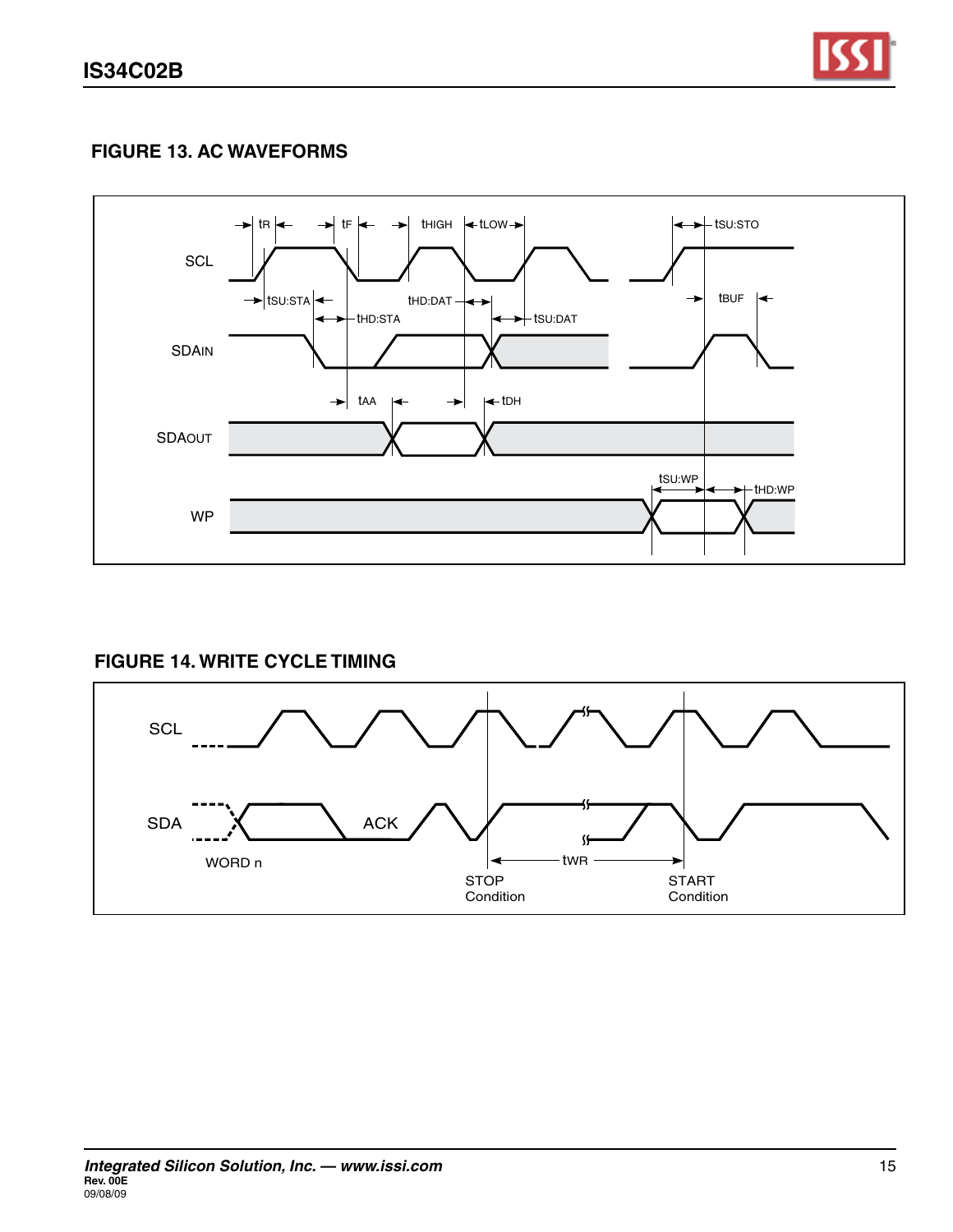

## **ORDERING INFORMATION**

# **Industrial Range: -40°C to +85°C, Lead-free**

| <b>Voltage</b><br>Range | <b>Part Number</b>                    | Package              | <b>Notes</b>                   |  |
|-------------------------|---------------------------------------|----------------------|--------------------------------|--|
| 1.7V                    | IS34C02B-2DLI-TR                      | DFN                  | Not recommended for new design |  |
| to $3.6V$               | IS34C02B-2UDLI-TR<br>IS34C02B-2ZLI-TR | UDFN<br><b>TSSOP</b> |                                |  |

1. Contact ISSI Sales Representatives for availability and other package information.

2. The listed part numbers are packed in tape and reel "-TR" (4K per reel). UDFN/DFN is 5K per reel.

3. For tube/bulk packaging, remove "-TR" at the end of the P/N.

4. Refer to ISSI website for related declaration document on lead free, RoHS, halogen free, or Green, whichever is applicable.

\*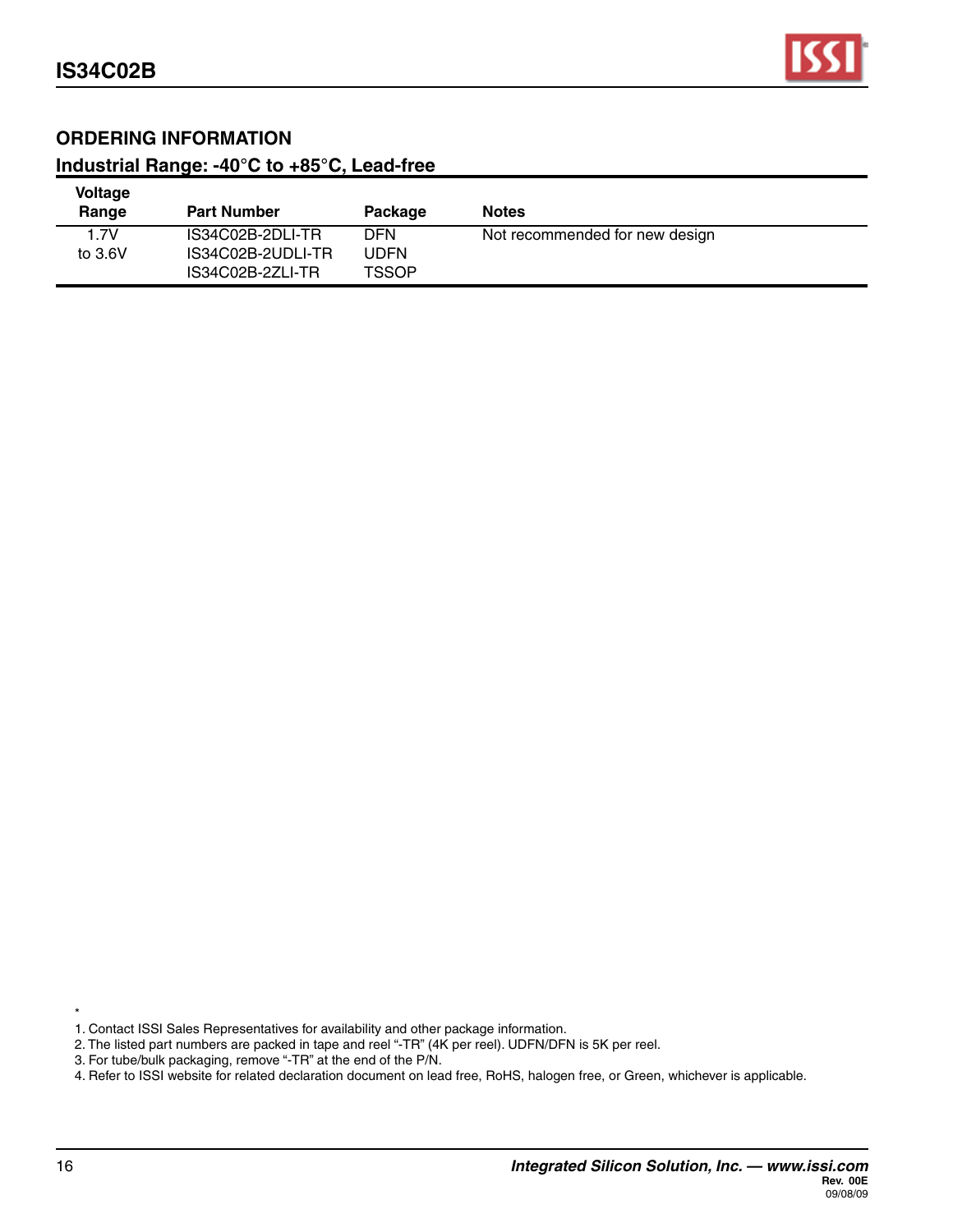

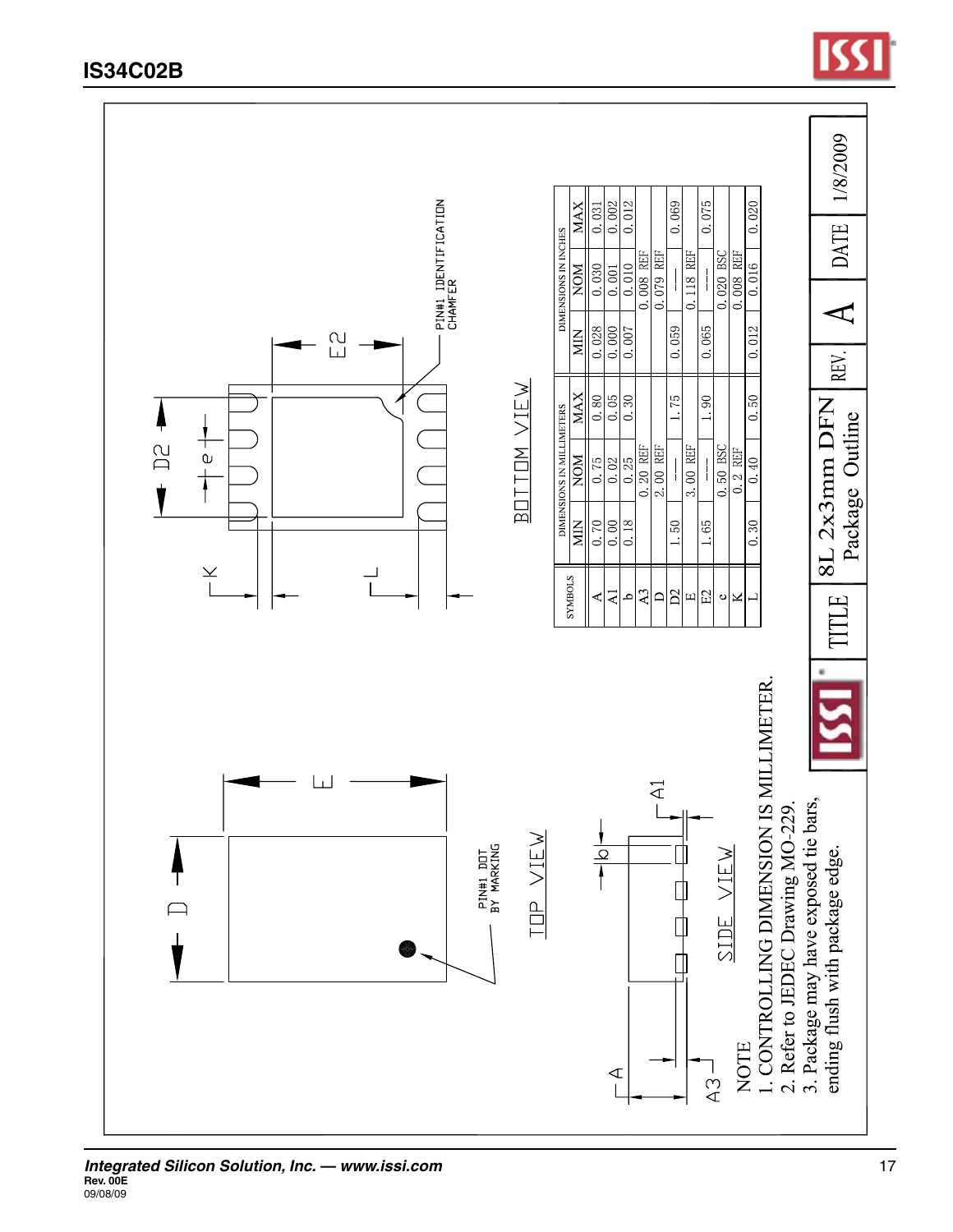